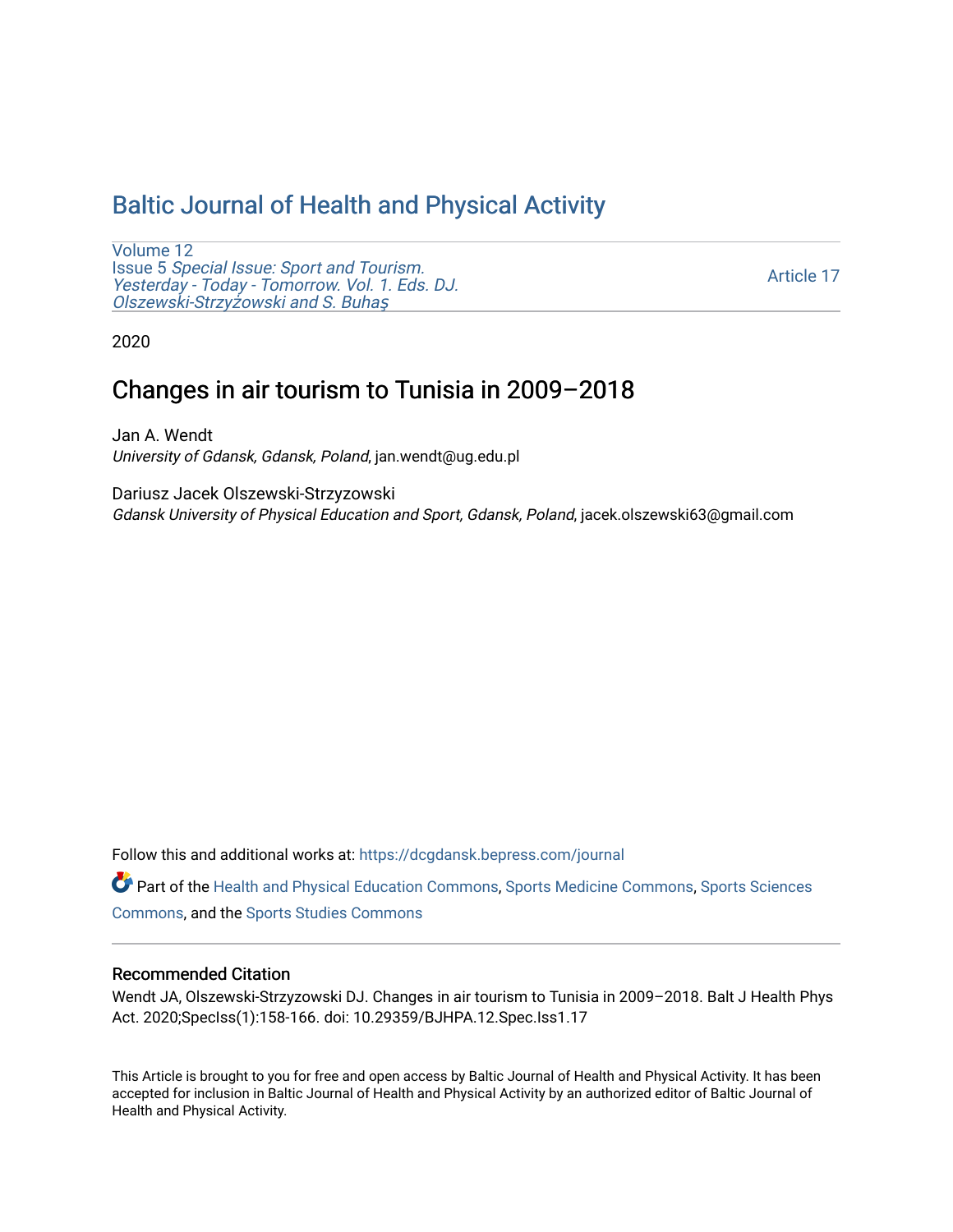# **Changes in air tourism to Tunisia in 2009–2018**

**Authors' Contribution:**

- **A** Study Design
- **B** Data Collection **C** Statistical Analysis
- **D** Data Interpretation
- **E** Manuscript Preparation
- **F** Literature Search
- **G** Funds Collection

#### **Jan A. Wendt1 ABDEF, Dariusz Jacek Olszewski-Strzyżowski<sup>2</sup> ABDEF**

- 1 University of Gdansk, Gdansk, Poland
- 2 Gdansk University of Physical Education and Sport, Gdansk, Poland

#### **abstract**

- **Background:** The subject of this study is an analysis of the changes of tourist air traffic in Tunisia between 2009 and 2018. During this time, Tunisia saw political changes and worldwide-reported coverage of terrorist attacks on tourists (2014–2015). The aim of this study was to attempt to determine the extent to which the Tunisian Revolution and terrorist attacks have had a negative impact on the decline in the tourist traffic, and to assess the rate of return of the tourist traffic and income in this sector to the levels from before the Revolution.
- **Material and methods:** The main source of statistical data for Tunisian airports are documents List of the busiest airports in Africa and Trafic Mondial / World Traffic, and data collected from individual airports for the relevant years. The main problem in the analysis and correlation was the access to reliable data on the volume of tourist traffic, and in the case of some airports, data presenting the volume of passenger traffic. Data from the Statistical Office of Tunisia were used to identify and analyse changes in revenues.
	- **Results:** Data for 2009–2018 clearly show a decrease in the number of all passengers arriving in Tunisia by air travel.
	- **Conclusions:** Research suggests that the decline in the number of tourists as a result of political changes and terrorist attacks has been characterised by different dynamics. Political events have a lower impact on the decrease in the number of tourists and have an effect over a longer period. It seems that after a period of a twofold decrease in the number of tourists – firstly, because of the revolution, and secondly, because of attacks after 2016, Tunisia has entered a period of prosperity in tourism, as evidenced by data for 2017–2018. However, after the record-breaking year 2019, the first quarter of 2020 began under the sign of the Coronavirus pandemic, and tourism around the world is facing a period of stagnation.
		- **Key words:** Tunisia, revolution, terrorist attacks, tourist traffic, airport.

#### **article details**

|                              | Article statistics: Word count: 3,884; Tables: 2; Figures: 1; References: 28                                                                                                                                                                                                                                                                                                                                                                                                                                                                                                                                                                                                                                                                                                                                                                                  |  |  |  |  |  |
|------------------------------|---------------------------------------------------------------------------------------------------------------------------------------------------------------------------------------------------------------------------------------------------------------------------------------------------------------------------------------------------------------------------------------------------------------------------------------------------------------------------------------------------------------------------------------------------------------------------------------------------------------------------------------------------------------------------------------------------------------------------------------------------------------------------------------------------------------------------------------------------------------|--|--|--|--|--|
|                              | Received: June 2020; Accepted: August 2020; Published: November 2020                                                                                                                                                                                                                                                                                                                                                                                                                                                                                                                                                                                                                                                                                                                                                                                          |  |  |  |  |  |
| <b>Full-text PDF:</b>        | http://www.balticsportscience.com                                                                                                                                                                                                                                                                                                                                                                                                                                                                                                                                                                                                                                                                                                                                                                                                                             |  |  |  |  |  |
|                              | <b>Copyright</b> © Gdansk University of Physical Education and Sport, Poland                                                                                                                                                                                                                                                                                                                                                                                                                                                                                                                                                                                                                                                                                                                                                                                  |  |  |  |  |  |
| Indexation:                  | Celdes, Clarivate Analytics Emerging Sources Citation Index (ESCI), CNKI Scholar (China National Knowledge<br>Infrastructure), CNPIEC, De Gruyter - IBR (International Bibliography of Reviews of Scholarly Literature in<br>the Humanities and Social Sciences), De Gruyter - IBZ (International Bibliography of Periodical Literature<br>in the Humanities and Social Sciences), DOAJ, EBSCO - Central & Eastern European Academic Source, EBSCO<br>- SPORTDiscus, EBSCO Discovery Service, Google Scholar, Index Copernicus, J-Gate, Naviga (Softweco, Primo<br>Central (ExLibris), ProQuest - Family Health, ProQuest - Health & Medical Complete, ProQuest - Illustrata: Health<br>Sciences, ProQuest - Nursing & Allied Health Source, Summon (Serials Solutions/ProQuest, TDOne (TDNet), Ulrich's<br>Periodicals Directory/ulrichsweb, WorldCat (OCLC) |  |  |  |  |  |
| <b>Funding:</b>              | This research received no specific grant from any funding agency in the public, commercial, or not-for-profit sectors.                                                                                                                                                                                                                                                                                                                                                                                                                                                                                                                                                                                                                                                                                                                                        |  |  |  |  |  |
|                              | <b>Conflict of interests:</b> Authors have declared that no competing interest exists.                                                                                                                                                                                                                                                                                                                                                                                                                                                                                                                                                                                                                                                                                                                                                                        |  |  |  |  |  |
| <b>Corresponding author:</b> | dr hab. DJ Olszewski-Strzyżowski, prof. AWFiS, Gdansk University of Physical Education and Sport, Górskiego 1 Str.<br>80-336 Gdansk, Poland; e-mail: jacek.olszewski63@gmail.com                                                                                                                                                                                                                                                                                                                                                                                                                                                                                                                                                                                                                                                                              |  |  |  |  |  |
| <b>Open Access License:</b>  | This is an open access article distributed under the terms of the Creative Commons Attribution-Non-Commercial-No-<br>Derivatives 4.0 International (https://creativecommons.org/licenses/by-nc-nd/4.0/), which permits use, distribution<br>and reproduction in any medium, provided the original work is properly cited, the use is non-commercial and is<br>otherwise in compliance with the license.                                                                                                                                                                                                                                                                                                                                                                                                                                                       |  |  |  |  |  |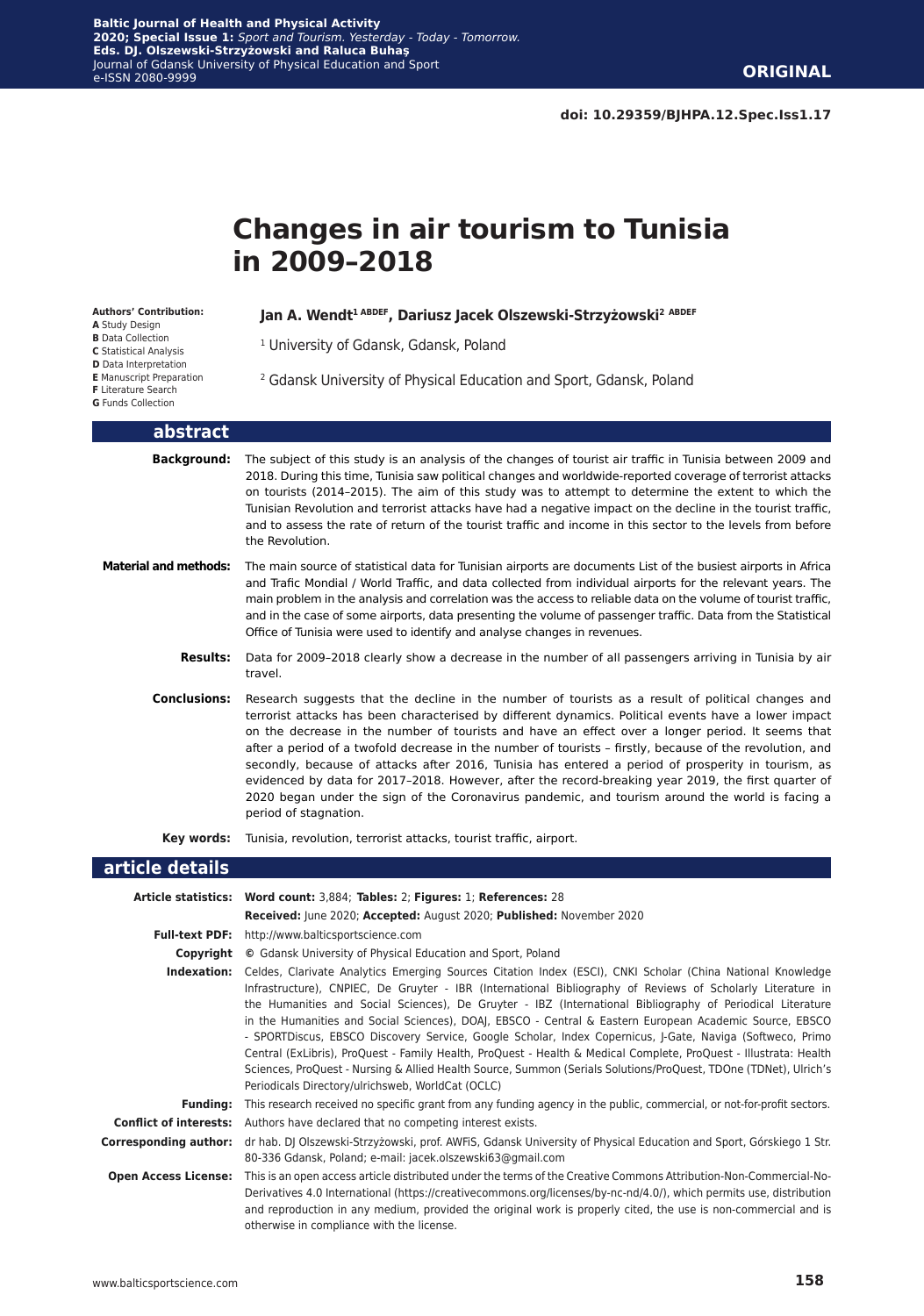## **introduction**

Tourism is one of the fastest growing services in the modern world. The number of tourists between 1950 and 2018 increased almost 50 times [1]. In the same period, revenues from tourism grew from 2 billion USD to 1.5 trillion USD [2]. According to UNWTO forecasts, which do not take into account the coronavirus epidemic, the next two decades for tourism will mean a stable development. It means that each year between 2010 and 2030 the number of foreign travels in the world will increase on average by 43 million. Currently, according to UNWTO, tourism accounts for 5% of the world's GDP and gives employment to every 12th employee. It is also the main export element for some countries (this group includes both highly developed and developing countries) [3].

Tourism business plays an important role in many countries, and in several countries, including Tunisia, it is one of the most important sectors of the state economy [4]. It is not surprising that the phenomenon of tourism attracts the attention of governments, local governments, entrepreneurs and numerous researchers of this multi-faceted phenomenon, which is one of the most profitable sectors of the economy and tourist income [5*−*10].

From a scientific point of view, it is interesting to study the impact of terrorist attacks on the volume of tourism in a country undergoing political transformation. Tunisia next to Egypt is one of the few countries of North Africa, on the example of which, on the one hand, one can indicate changes (decrease) in tourist traffic caused by the political changes in the "Arab Spring" (in the case of Tunisia, the "Jasmine Revolution"), having a permanent character; on the other hand – changes in tourism caused by terrorist attacks that affect tourism in a much shorter time than political problems.

The study analyses changes in the volume of air travel in Tunisia during the political changes called the "Jasmine Revolution" and after the terrorist attacks on tourists that took place in the country in 2014–2015 and the first half of 2016. The purpose is to assess the extent to which tourists have returned to this destination three years after the last media terrorist attacks which reduced tourist traffic. The aim of this research is to determine the magnitude of the negative impact of political riots and terrorist attacks on the decrease in the volume of tourist traffic and the degree of its rebirth in subsequent years, measured by changes in tourist air traffic in the country. Many papers have been published showing the impact of terrorist attacks, followed by obvious reduction in tourism. The implementation of this goal has application significance. It allows shaping the marketing strategy and can be a factor affecting decision making in the field of investment in the development of tourist infrastructure.

The answer to the following two questions seems to be interesting in research and cognitive terms. The first question is: Which of the events: the Jasmine Revolution or the terrorist attacks caused a greater decline in the tourist movement in Tunisia? The second research question concerns the sustainability of the downward trend in tourist traffic, caused by political changes or terrorist attacks in the country. Moreover, it is interesting to note the response to the pace and size of tourists' return from events that have a negative impact on tourist traffic, which can be assessed a few years after the events threatening tourist traffic.

The Revolution in Tunisia has had a significant impact on tourists' safety. Its lack was immediately reflected in the decline in tourist air traffic in the country. A similar case was with the terrorist attacks, which were followed by an immediate decrease in the number of tourists visiting Tunisia. The country was chosen for the analysis of changes in air traffic volumes, because of its natural and anthropogenic qualities. Tunisia is one of the main tourist destinations for European citizens. The notion of political events is understood as all events relevant for the analysed country in domestic policy and in the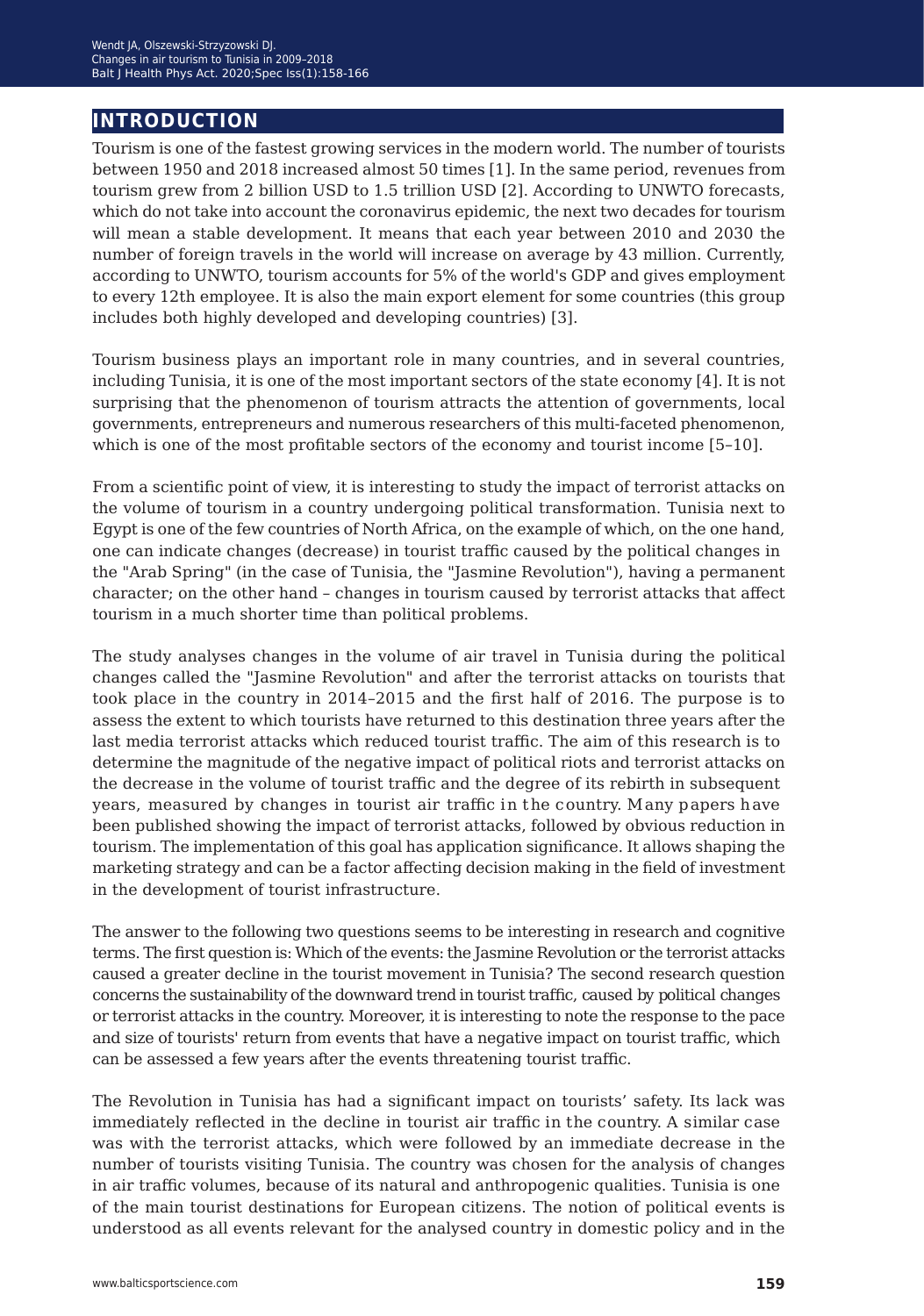case of terrorist acts in foreign policy. Due to the subject of the study, which is air traffic and the aim of the article, which is to indicate the magnitude of the influence of political factors, the analysis omitted detailed descriptions of the transformation processes in individual countries, aggregating them into landmark events for the local political scene. Thanks to the media, they have the greatest influence on shaping the tourist brand of the country, thus influencing the choice of destinations by tourists.

In order to indicate the size of the changes, airports were selected in the main tourist destinations where both the demographic potential of the resort, tourist values and the functions performed by the city indicate its touristic character. The main problem in the analysis and correlation was access to reliable data on the volume of tourist traffic and, in the case of some airports, data presenting the volume of passenger traffic. The main source of statistical data for Tunisian airports are: List of the busiest airports in Africa [11], Traffic Mondial World Traffic [12], and data collected from individual airports for the relevant years. The data of the Tunisian statistical office were used to identify and analyse changes in revenue.

The years of the Jasmine Revolution (2011–2013) are fundamental in order to show the impact of political events on tourism in the studied countries. However, to show all the changes, data for 2010–2019 were analysed. The same analysis period concerns the impact of the 2014–2015 terrorist attacks and the return of tourism after political stabilisation and the cessation (reduction) of the terrorist threat in the country. Furthermore, the study attempts to evaluate the impact of political changes and terrorist acts on the Tunisian economy, which is heavily dependent on tourism.

## **methods and material**

In this work, simple, classical testing methods were used. According to the literature review [13*−*16], the use of simple, classic statistical methods is justified in the case of the conducted research, but, of course, a more mathematical research approach can also be found. These include methods of statistical analysis of changes in the volume of tourist traffic – analysis of correlation between changes in tourist traffic at selected airports in relation to political events and terrorist attacks in Tunisia. Statistical analysis was also used to estimate changes in tourist traffic. Due to the course of the Revolution in Tunisia, in which the process of political stabilisation took place the fastest among the countries embraced by the Arab Spring, the years 2010–2012 were selected for the analysis of the decline in tourist traffic. For the assessment of the influence of the terrorist attacks in Tunisia, the changes in tourist traffic in 2015, 2016 and after 2017 have been selected for data availability reasons. When analysing the amount of passenger traffic at Tunisian airports, it should be borne in mind that the changes in the number of passengers show the whole of the changes in passenger traffic, not the tourist traffic itself, and under no circumstances can be equated with the whole of tourist traffic. However, it would appear highly appropriate to request changes in the number of tourists on the basis of changes in the number of passengers at airports, since for European tourists it is air transport that is the main means of travelling to North Africa.

## **results**

#### **determinants of tourism development – political factors and terrorist attacks**

The participation of tourists related to the consumption of tourist goods and services is determined by many factors. As Niezgoda and Zmyslony say, these factors must have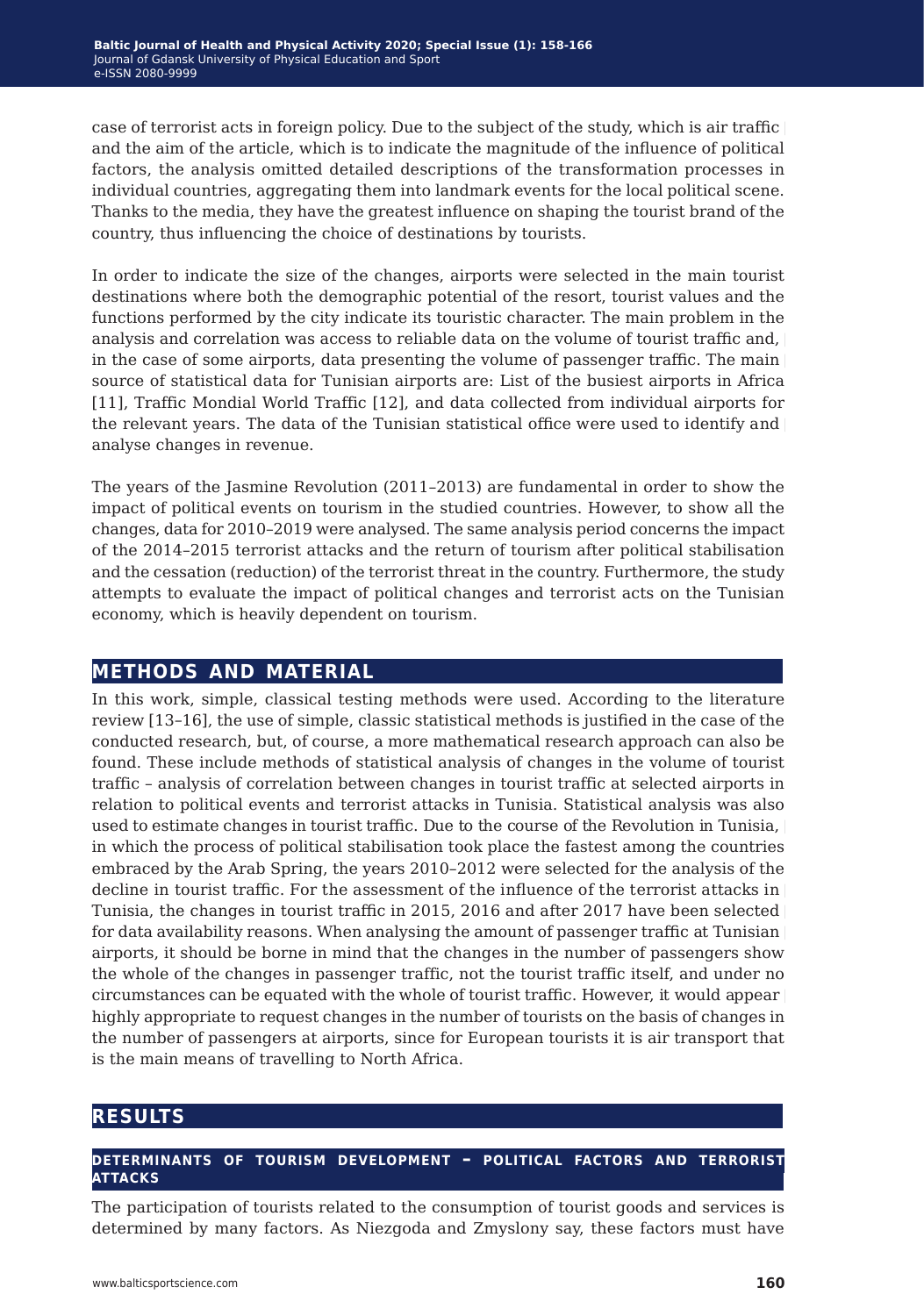such power of influence as to induce consumers to use the free decision fund for tourism purposes [17].

As we know, the development of tourism is very much dependent on the political stability of a country. Sala notes that tourists going on holiday prefer countries which are politically and economically stable and in which their sense of security will not be affected by anything [18]. Olszewski-Strzyżowski believes that the events which have been intensifying in recent years, such as: terrorism, epidemics and armed conflicts, political instability of some countries, may seriously reduce the demand for certain values, places (destinations) and tourist and recreational services [19]. Similarly, Meyer points out that meeting the need for security is often a condition for deciding on a given holiday destination. This means that the tourist wants to be aware of his personal safety at the place of stay. Therefore, e.g. terrorist attacks on hotels or airplanes affect the periodic decrease in tourist demand [20]. The above is also confirmed by other authors, such as Sönmez and Graefe, who believe that tourists most often choose the destinations that are perceived as the safest [5]. George argues that tourists must feel safe when visiting a destination and when choosing from various tourist and holiday offers [21]. Likewise, Ferreira and Harmse note that the safety of the destination plays a key role in the decision-making process of a tourist who chooses a place of rest [22]. At the same time, Goodrich points out that the feeling of tourists' insecurity, even in the most attractive destination, influences the negative image of this place in the consciousness of other tourists (negative promotion). Thus, it may harm the local tourist industry [23].

New market trends are also a result of geopolitical changes that have recently taken place in the world. This is especially true for the largest tourism market, Europe. These changes result in globalization of tourism supply and demand, involving new countries and destinations in the international tourism exchange. The changes take place in the sphere of needs, preferences and motivation of current and future tourists. On the other hand, they result from increasing competition of tourist goods and services. The abovementioned changes can be observed particularly in recent years, to be precise, among tourists – consumers from European countries. This has resulted in increasing holiday traffic, especially to North African countries, including Tunisia, until the suspension of air services related to the coronavirus epidemic in March 2020 was announced.

### **Revolution and political change in 2011–2013**

Political demonstrations and the peaceful change of power were called the Jasmine Revolution in Tunisia. It resulted in the resignation of long-time President Ben Ali and the change of government. The riots started in December 2010 and after a week, the whole country was taken over. The new, transitional government resigned in February 2011 under the influence of protests. In July, the Constitutional Assembly was elected, and a year after the riots started, a new president was elected [24]. The revolution in Tunisia triggered a wave of mass social protests that took place in the first months of 2011 in almost all Arab countries. The weakening of central power in North African countries allowed Islamic parties to radicalise and encouraged the emergence of many terrorist militias operating in these areas. This simple calendar allows us to assume that the data for 2010, extended by the values for 2009, almost fully presents the level and changes in tourist traffic, so it is possible to relate their volume of data from subsequent years.

## **Terrorist attacks in Tunisia in 2014–2016**

The political upheaval in Tunisia has been accompanied from the beginning by attacks on political opponents and government forces. As in the whole North African region, terrorist attacks on tourists, among others, have a long history in Tunisia.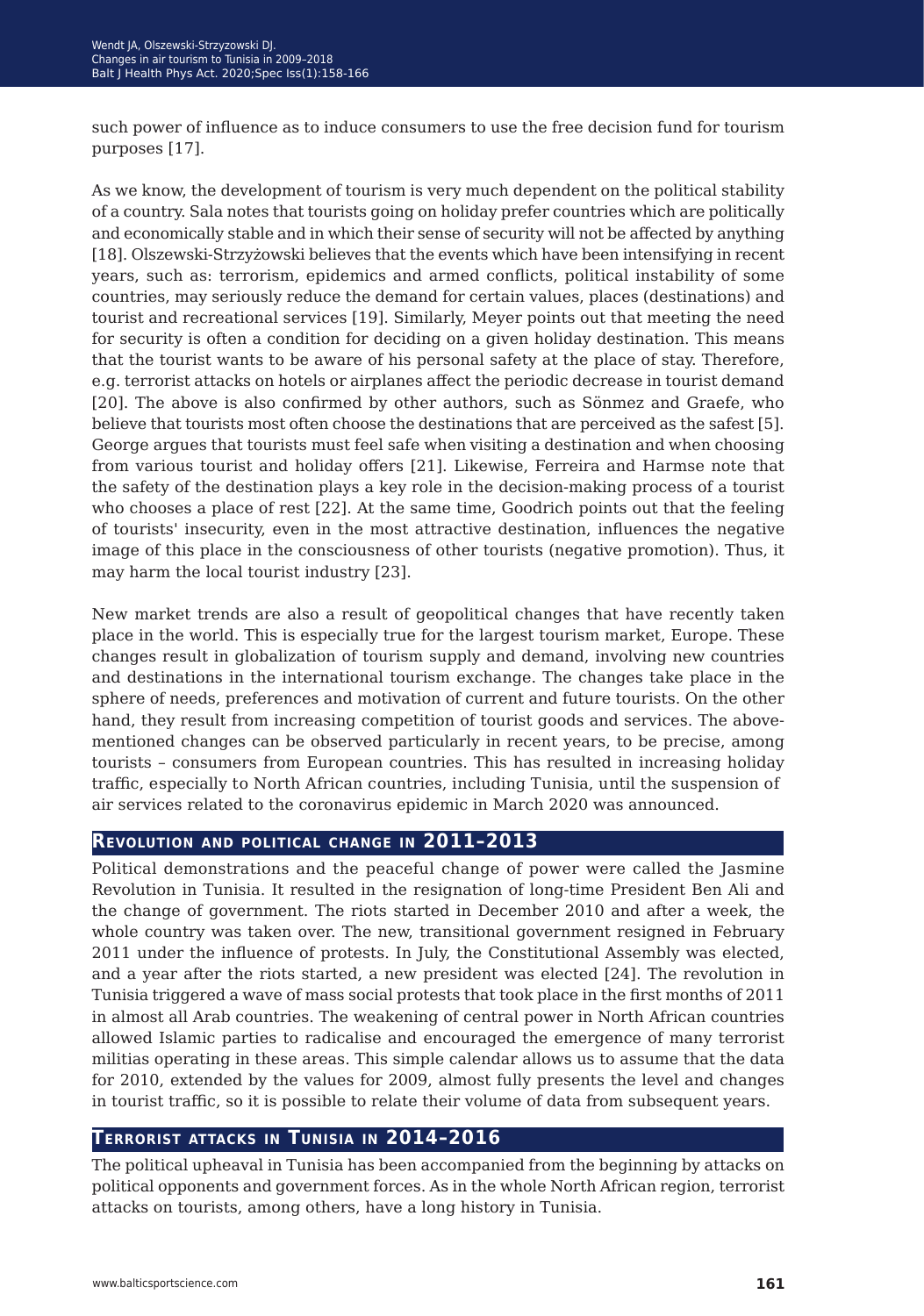In 2002, an attack on the Tunisian island of Djerba took place on the Al-Ghariba synagogue. 21 people died, including 14 German tourists. Al-Qaeda admitted to the attack. The following years without attacks made Tunisia one of the most popular tourist destinations for Europeans. However, the political riots of the Jasmine Revolution and the successful attempt to democratize politics were not widely accepted in the country. One of the first attacks in which Tunisian soldiers died took place in the Tunisian Mountains in July 2014. However, as in Egypt, the attacks were initially carried out against representatives of the Tunisian government, not tourists.

However, on March 18, 2015, during a failed attempt to attack the Tunisian parliament, two bombers retreated to the Bardo Museum building, where they killed 24 tourists from nine European countries and Colombia. Also in this case, like in Egypt, the Islamic State admitted to the assassination. Tourist offices recorded massive cancellations of trips to Tunisia. Tunisian hotels suffered severe losses due to cancellations. On 26 June 2015, in a terrorist attack on the beach in Sousse, in one of the most popular Tunisian resorts, two masked attackers shot at the hotel tourists lying on the beach. 38 foreigners were killed, including thirty Britons and tourists from Ireland, Germany, Belgium, Portugal and Russia [10]. The perpetrator of the attack underwent terrorist training in Libya, and the responsibility for the attack was again assumed by the Islamic State. Due to these events, tour operators from the United Kingdom and Germany massively cancelled tourist trips to Tunisia.

#### **Analysis of changes in passenger air and tourist traffic**

The Jasmine Revolution in Tunisia, as well as the Arab Spring in Egypt [9] was reflected in the number of passengers and tourists at Tunisian airports [10]. Although the data are partly estimated, due to the difference in traffic volumes (as reported by official Tunisian institution), there is a clear decline in air traffic between 2011 (revolution) and 2014– 2015 (threat of terrorism). Data for 2009–2018 clearly show a decline in the number of all passengers, including tourists, at all airports, except the newly opened (2010) Enfidha airport. Even at the capital's airport, the number of passengers recorded a drop of 11% in 2011, compared to the previous year. The classical tourist airports of Djerba and Monastir recorded a fall of 61% and 71% respectively in the same year. Such a large loss of passenger traffic at Monastir airport, in addition to political events, is caused due to the relocation of part of the tourist traffic to Enfidha airport. In the next year since the beginning of the revolution 2012 in Tunis, the number of passengers returned to the level of 2010, but at Monastir and Djerba airports the number of passengers still did not reach the level of two years before (Table 1).

| Airport                      | 2009  | 2010  | 2011 | 2012  | 2013  | 2014  | 2015    | 2016 | 2017 | 2018    |
|------------------------------|-------|-------|------|-------|-------|-------|---------|------|------|---------|
| Carthagena -<br>Tunisa       | 4257  | 4500  | 3995 | 5249  | *5440 | 5152  | *3500   | 4928 | 5691 | 6200    |
| Djerba -<br>Zarzis           | 2457  | *2580 | 1781 | 1969  | *2040 | 2004  | *1360   | 1249 | 1354 | $*1650$ |
| Enfidha                      | -     | 500   | 1300 | 2100  | *2180 | 2226  | $*1510$ | 798  | *900 | 930     |
| Monastir- Habib<br>Bourguiba | 3852  | 3462  | 1007 | 1239  | 1166  | 1117  | 511     | 793  | 966  | 1561    |
| Total                        | 10794 | 11332 | 8229 | 10835 | 11236 | 10843 | 7400    | 8039 | 9034 | 10975   |

Table. 1 Passenger traffic at selected Tunisian airports in 2009-2018 (in thousands\*)

\*Estimated data

Source: authors' own elaboration based on data retrieved from https://en.wikipedia.org/wiki/List\_of\_the\_busiest\_airports\_in\_Africa#2016\_ statistics and http://ins.tn/en/themes/tourisme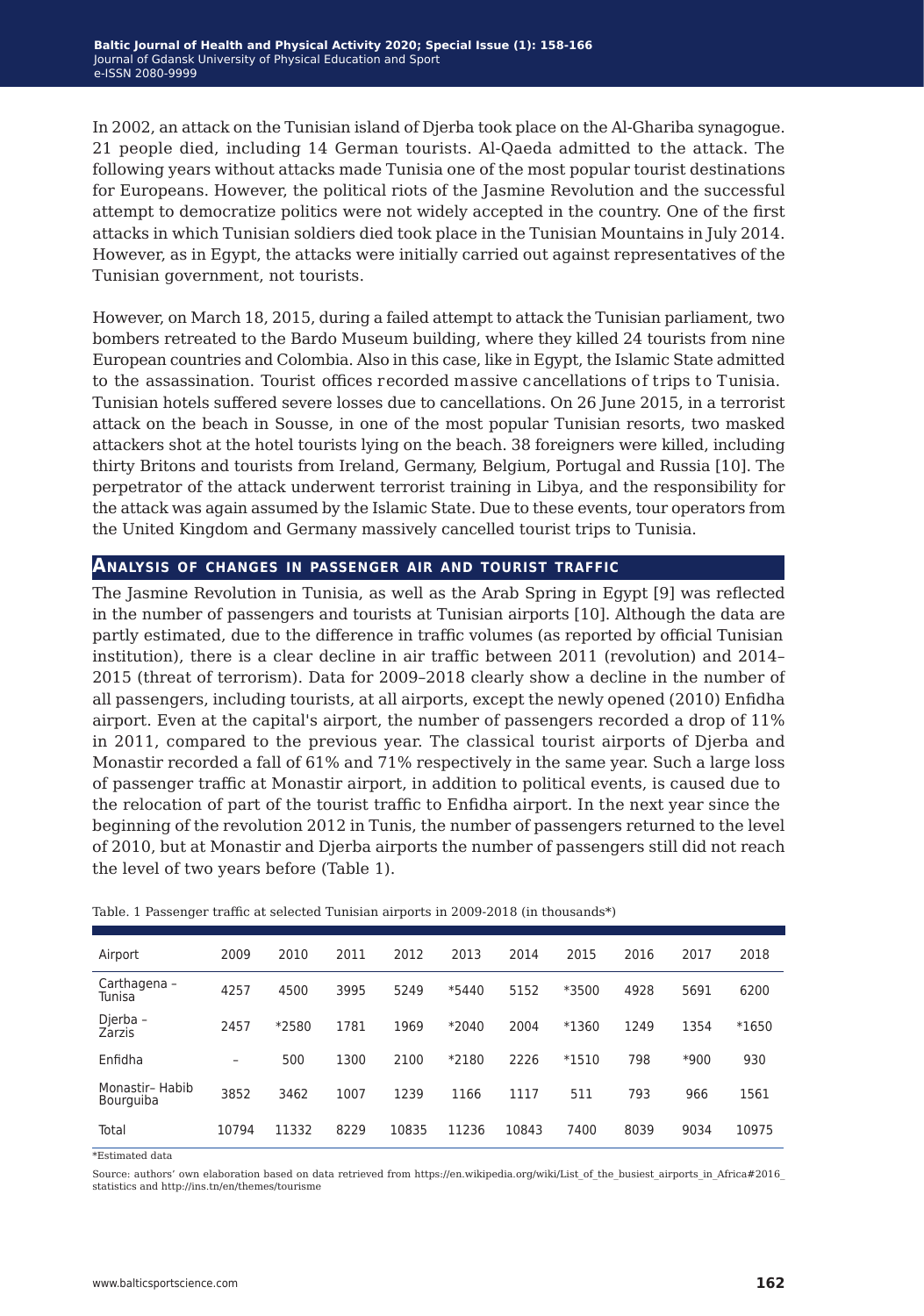Similarly, air traffic at Tunisian airports has seen a decline in the number of tourist arrivals due to the threat of terrorist attacks in 2014 and 2015, with 4% (2014) and 32% (2015) of total passenger traffic. It was only from the following year that the number of passengers in 2016 increased by 8.6%, in 2017 by 12.4% and in 2018 by 21.5%, which indicates a rapid resurgence of tourist traffic in Tunisia.

The 2011 Revolution had a strong impact on the country's economy, especially on its tourism sector [24]. Still in 2010 Tunisia was visited by about 7 million tourists, and in 2011, only by 4.8 million, which means a decrease in tourist traffic and income by one third. According to data from the World Travel & Tourism Council, in 2013–2014 almost 15% of the Tunisian economy was related to the tourism sector and 7% of GDP came directly from tourism activities. In 2011 Tunisia was visited by almost 2 million less tourists than in the same period of the previous year. There are as many as 50% fewer tourists from Europe. In the whole of 2014, compared to 2013, there was a drop of 3.4%, and the number of tourists was 6.07 million, over 800,000 fewer than in 2010, and 200,000 fewer than in 2013. The difficult situation of the tourist economy in Tunisia, where about 10% of hotel facilities had already been closed down, was aggravated by the terrorist attacks of 2015. A detailed breakdown of tourist traffic in Tunisia between 2010 and 2017 is shown in Figure 1.



Source: authors' own elaboration based on data retrieved from Users/User/Downloads/Benchmarking\_Trends\_Report\_2015.pdf and https://eunwto.org/doi/abs/10.5555/unwtotfb0788010020132017201810 and http://tourisme.gov.tn/en/achievements-and-prospects/tourism-in-figures. html

At the same time, changes in inbound tourism in Tunisia between 2014 and 2015, from the most popular European destinations, are presented below (Table 2). Countries from which more than 50 thousand tourists arrived in Tunisia in 2014 were selected to present the decrease in tourist traffic as a result of the threat of a terrorist attack. In total, in 2014, Tunisia was visited by 2.04 million visitors from Europe (47.8% of all tourists), and in 2015 only 1.06 million (35.2%), which is a drop of 51.8% year-on-year [16].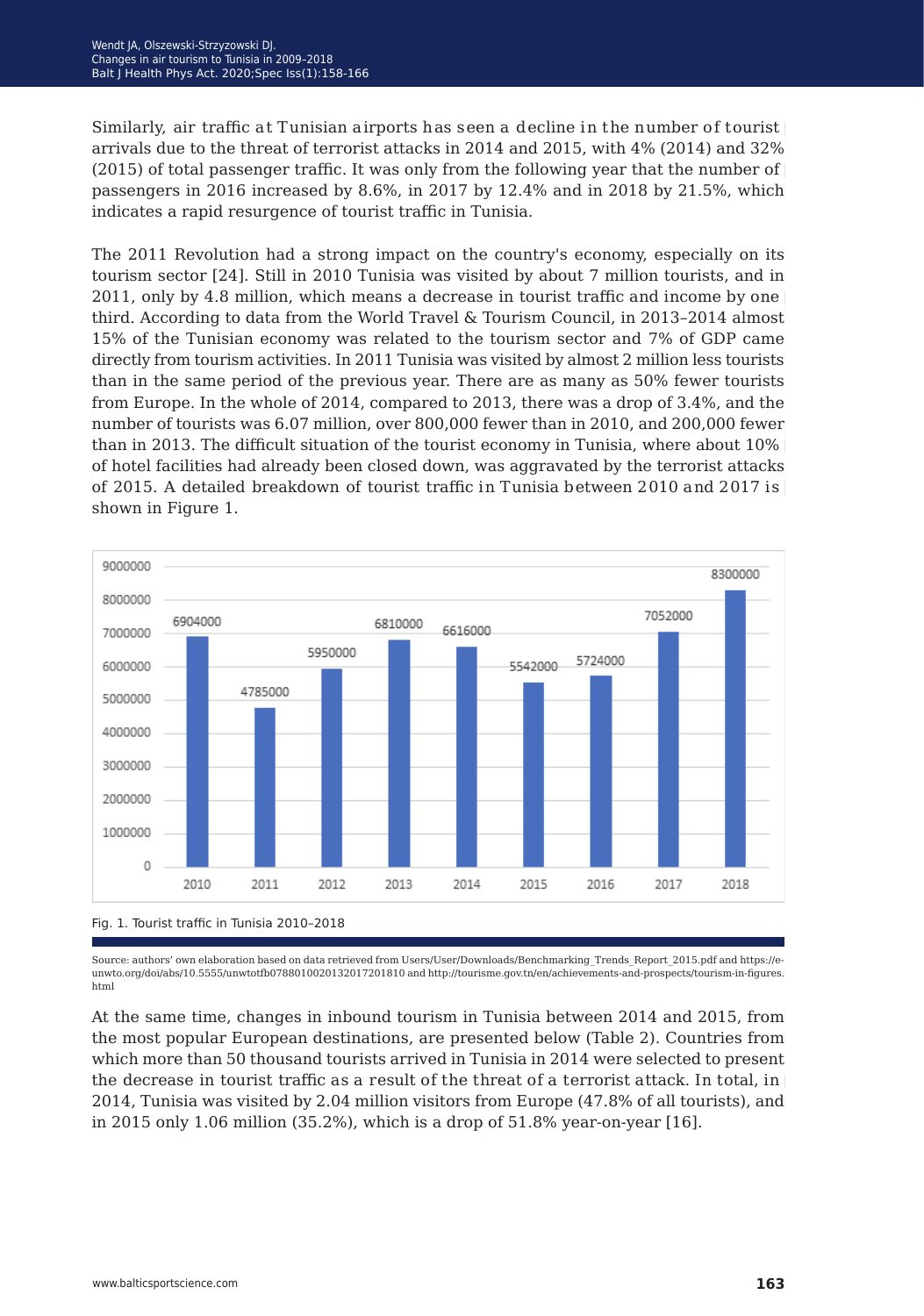| <b>Nationalities</b> | 2014  | 2015  | Changes 2015/2014<br>$(\% )$ |
|----------------------|-------|-------|------------------------------|
| French               | 537.8 | 357.3 | $-33.6$                      |
| <b>Britons</b>       | 295.1 | 200.8 | $-31.9$                      |
| Germans              | 270.4 | 162.2 | $-40.0$                      |
| <b>Russians</b>      | 214.3 | 46.3  | $-78.4$                      |
| Italians             | 185.1 | 61.3  | $-66.9$                      |
| <b>Belgians</b>      | 105.0 | 48.9  | $-53.4$                      |
| Poles                | 83.7  | 22.6  | $-73.0$                      |
| Czechs               | 65.6  | 32.1  | $-51.0$                      |

Table 2. Changes in inbound tourism in Tunisia between 2014 and 2015, from the most popular European destinations

Source: [14]

After the attacks in March at the Bardo Museum in Tunis and in June at Sousse beach, in which many German and British tourists died, passenger traffic at Enfidha and Monastir airports decreased by almost half. In terms of percentage, the number of tourists from Russia, Italy and Poland fell the most. However, given the absolute figures, the biggest drops in the number of tourists / non-residents included travellers from France (180.5 thousand), Russia (168.0 thousand), Germany (108.2 thousand) and the UK (94.3 thousand).The record month in terms of decrease was August 2015, when the total number of passengers fell by over 80%. The attack at the Bardo Museum (March 2015) resulted in a significant drop in the number of tourists from Germany and a significant reduction in the number of tourists who flew to Tunisia in the following months of 2015 compared to the previous year. After March 18, 2015, many bookings were cancelled in Tunisia, which means that in April, 36% fewer German tourists came to Tunisia than in 2014. The attacks at the end of June had disastrous consequences for the Tunisian tourism sector. In July 2015, compared to July 2014, the number of tourists from Germany decreased by 44%, and from the United Kingdom, from which there were many victims on the beach in Sousse, fell by as much as 84% [14].

When analysing the presented statistical material, one should remember about the methodological limitations indicated in the introduction and the adopted research assumptions. When analysing the volume of passenger traffic at the airports in Tunisia, it should be remembered that changes in the number of passengers show all changes in passenger traffic, not tourist traffic itself, and in no case can it be equated with all tourist traffic. However, at airports such as Djerba, Enfidha and Monastir, the number of passengers at the airport is significantly related to the volume of tourist traffic and allows making inferences about changes in tourist traffic.

In the analysed period, passenger traffic figures show a clear decrease in the number of tourists in Tunisia. Tunisian airport recorded a drop of 11% during the revolutionary period and the tourist ports of Djerba and Monastir 61% and 71%.

The decrease in the number of tourists was also recorded in 2012. According to the World Travel & Tourism Council, in 2014, the number of tourists in Tunisia declined by 15%, with the number of tourists from Europe halving. Compared to almost 7 million tourists in 2010, the number of visitors to Tunisia in 2011 decreased by 2 million (Figure 1). Although the following year saw an increase in tourist traffic (by about 1 million) with a tendency to stabilize in 2013–2014, the number of tourists in 2014 was lower by 200,000 compared to the record number of tourists arriving in Tunisia, in 2010.

After the attacks in March in the Bardo Museum in Tunis and in June on the beach in Sousse, in which many German and British tourists died, the monthly passenger traffic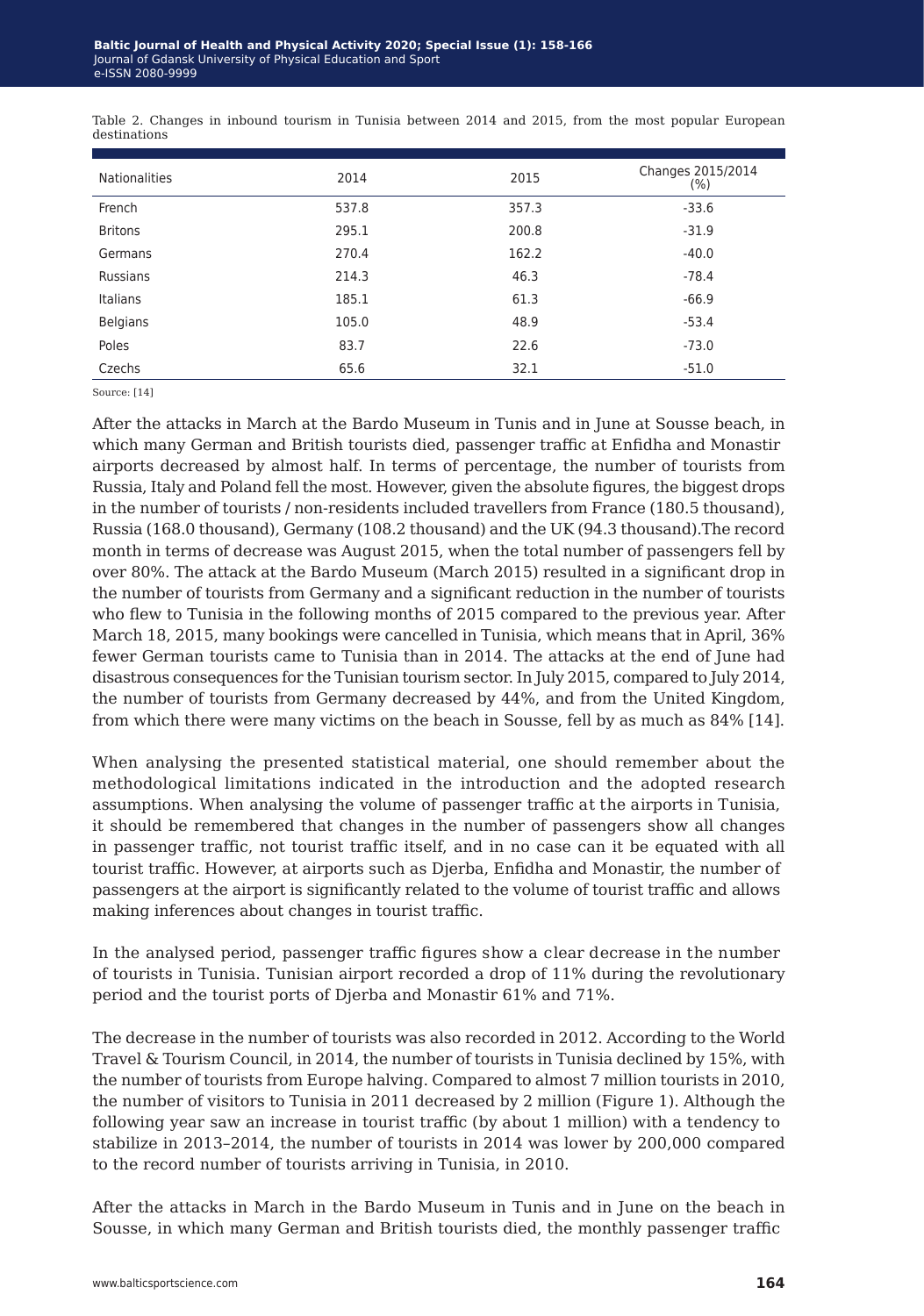at Enfidha and Monastir airports decreased by almost half 1. The record month in terms of decrease was August 2015, when the total number of passengers fell by more than 80%, and also in the following year (2016), this decrease was felt (by 45%).

The number of tourists in Tunisia in 2011, compared to the previous year, dropped by more than 2 million, and in the next year increased by only one million. It was respectively in 2010 by 6.9 million, in 2011 by 4.8 million, in 2012 by 5.9 million, in 2013 by 6.8 million, in 2014 by 6.6 million, in 2015 by 5.5 million (a decrease again).

In Tunisia, the revolution saw a decline in the number of tourists, but in the following years until 2017, there was a steady, modest but nevertheless increasing number of visitors to the country (to 7.0 million). The terrorist attacks, on the other hand, resulted in an almost immediate, significant decrease in the number of tourists per month, especially from the countries from which the victims of terrorist attacks came from.

## **conclusions**

As can be seen from the above-mentioned data showing changes in the number of passengers at airports and the volume of tourist traffic in Tunisia, the decrease in the number of tourists as a result of political changes and terrorist attacks has been characterized by different dynamics. Political events have a lesser impact on the decline in the number of tourists and have a longer-term effect.

It seems that after a period of twofold decrease in the number of tourists - once due to the revolution, and a second time due to tourist attacks, after 2016 [25]. Tunisia has entered a period of prosperity in tourism, as evidenced by data for 2017–2018, especially if they can recreate the value of their tourism space [26*−*28]. However, after the record-breaking 2019, for the first seven months alone, more than 5 million tourists visited Tunisia, a 15.6% increase to the same period in  $2018<sup>2</sup>$  the first quarter of 2020 began under the sign of the coronavirus epidemic, and tourism around the world is facing a period of stagnation.

The analysis confirms the obvious statement that both political instability and terrorist attacks strongly affect the decline in tourism. However, the conducted research and analysis of statistical material allowed pointing to unobvious relations. With the negative impact of the housing of the presented processes, political problems have an impact in the long run, causing a steady decrease in the volume of tourist traffic, in practice terrorist attacks have a much stronger impact (a very fast and significantly larger decrease in the number of tourists), but in a clearly shorter period of time.

However, for the final confirmation of the obtained test results it would be useful to conduct them in a much larger number of cases. In the case of continuing research, it would be useful to analyse the changes in the volume of air traffic in other tourist regions (e.g. Egypt, Indonesia, Turkey).

## **references**

- $[1]$  World Tourism Barometer 2018, UNWTO; 2019. https://www.e-unwto.org/doi/abs/10.5555/ [unwtotfb0788010020132017201810](https://www.e-unwto.org/doi/abs/10.5555/unwtotfb0788010020132017201810)
- [2] Tourism Highlights (2019). UNTWO, 2019 Edition. World Tourism Organization; 2018.
- [3] UNWTO World Tourism Barometer and Statistical Annex, January 2019, [http://Users/User/Desktop/111014\\_TT\\_2030\\_](http://Users/User/Desktop/111014_TT_2030_global_overview_excerpt.html and https://e-unwto.org/doi/ab) [global\\_overview\\_excerpt.html and https://e-unwto.org/doi/abs/10.5555/unwtotfb0788010020132017201810](http://Users/User/Desktop/111014_TT_2030_global_overview_excerpt.html and https://e-unwto.org/doi/ab)
- [4] Ilieş A, Wendt JA. Geografia turystyczna. Podstawy teorii i zagadnienia aplikacyjne [Tourist geography. Fundamentals of theory and application issues]. Gdańsk, Wydawnictwo AWFiS; 2015. Polish.

<sup>&</sup>lt;sup>1</sup> Users/User/Downloads/Benchmarking Trends Report 2015.pdf

<sup>2</sup> https://aawsat.com/english/home/article/1861441/over-5-million-tourists-visited-tunisia-2019.